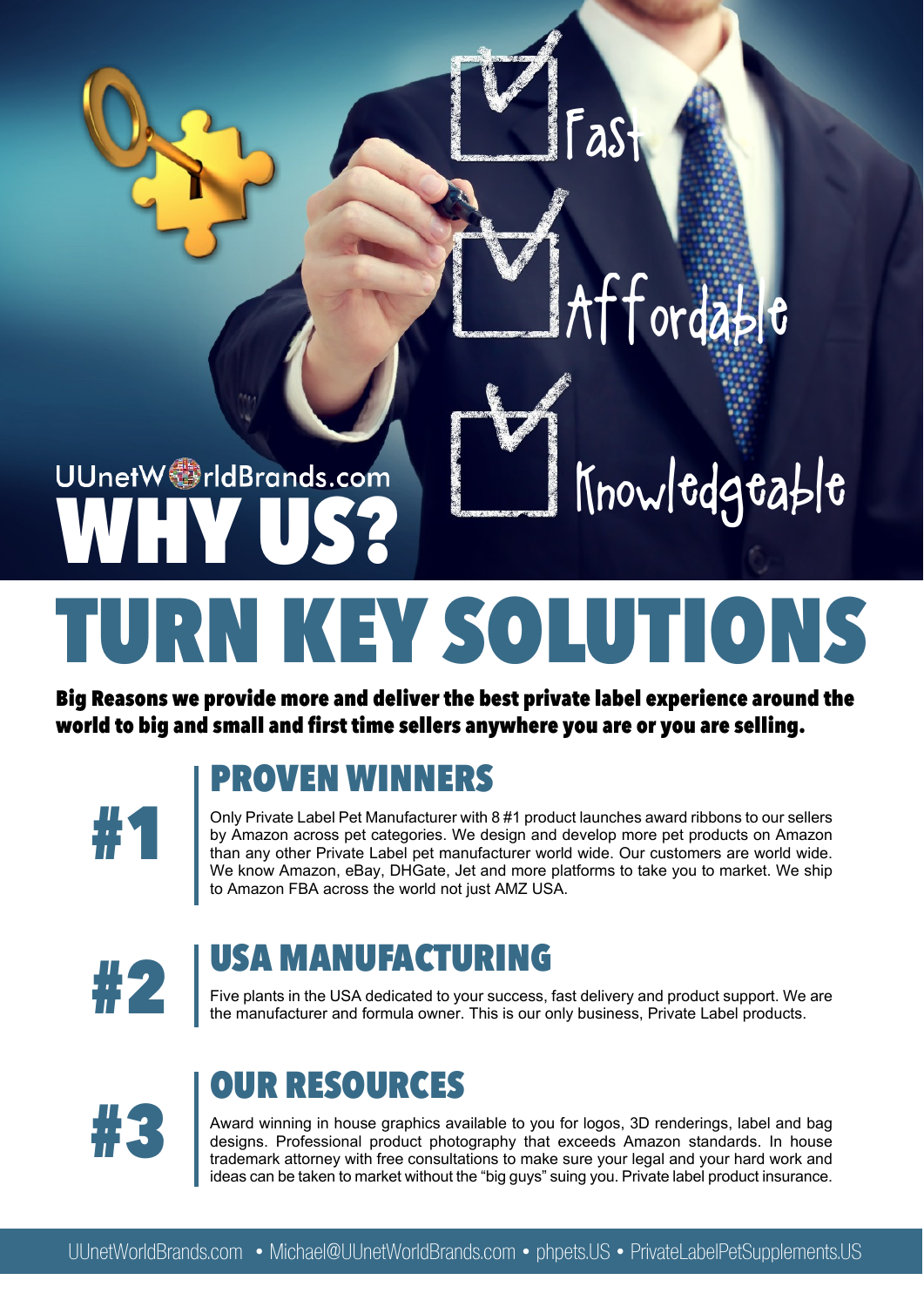

# **SOCIAL MEDIA &**

**#44 Real business social media to develop your Sales Funnels. Also Brand Management and YouTube videos, with linking to your product. We can make your product climb the ladder** YouTube videos, with linking to your product. We can make your product climb the ladder to success.





**#5** SellOnAmazon.US. See why our winning knowledge is available for you.



### **FULL AMAZON CONSULTING**

**#6** From launch software to key wording to copy righting, or helping manage your account, we got this. Have a look @SellOnAmazon.US



#### **NEXT DOOR**

**#77 Two Amazon FBA DC's next door to us. Makes you wonder right? Relationships count. Up and on Amazon in less than 30 hours when we ship to our two Amazon next door FBA distribution centers.** and on Amazon in less than 30 hours when we ship to our two Amazon next door FBA distribution centers.



## **VOLUME YOUR THING**

**18 FDA and GMP inspected plants with 300,000 capacity per month at our Florida plant twenty<br>minutes from our offices. Work local, keep it local, ship it local.** 

## **QUICK**

**#99 Fastest proven delivery.** Custom unique products not the same old generic product that everyone else is selling. Unique products create unique opportunities. From idea to development and shipping averages 45 to 65 day everyone else is selling. Unique products create unique opportunities. From idea to custom made and ready to sell. Let's go!



### **TEAM WORK**

**100 Your success is our success:** We train, consult and teach Amazon and have launch vehicles.<br>Sellon Amazon.US we will consult with you if need. Marketing and sales funnels we are excellent with. plus You Tube product vi SellonAmazon.US we will consult with you if need. Marketing and sales funnels we are excellent with, plus You Tube product videos with long tail URL's.



### **PACKAGING OPTIONS**

**#11** Bags, jars, coupons, inserts, and more to lift your product and income. No charge packaging<br>for jars, labels, scoops or custom four color bags. Packaging is included in the cost of your<br>product. Again no surprises! for jars, labels, scoops or custom four color bags. Packaging is included in the cost of your product. Again no surprises!